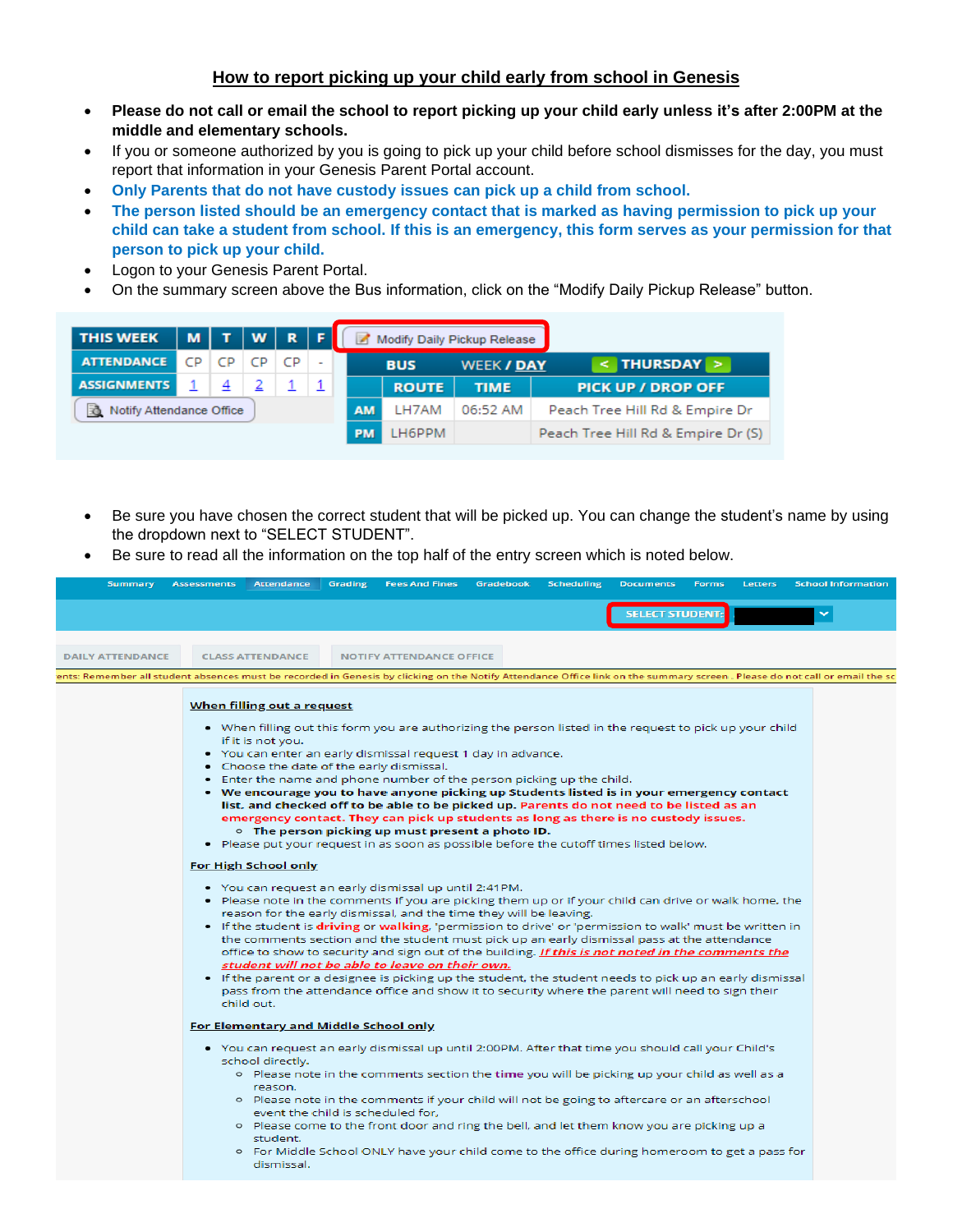• Click on "Add Daily Pickup Release for [your child's name] to start the process



- You can enter information up to 1 day in advance.
- Please enter the information as early in the day as possible.
- Make sure the correct Student Name is displayed.
- For Elementary or Middle School
	- o Enter the Adult who will be picking up the student. **The person listed should be a Guardian or someone listed in your child's emergency contacts in Genesis. The emergency contact must be checked off with permission to pick up the student from school.**
	- o Enter the phone number of the person picking up the student.
- For the High School
	- o If an Adult is picking up the student enter the Adult who will be picking up the student. **The Adult listed should be a Guardian or someone listed in your child's emergency contacts in Genesis. The emergency contact must be checked off with permission to pick up the student from school.**
	- o If the child is allowed to **walk home**, enter "**Walking Home**" next to authorized adult.
	- o If the child is allowed to **drive home**, enter "**Driving Home"** next to the authorized adult.
	- o **If this information is not noted, the student will not be able to leave alone**.
	- $\circ$  Enter your phone number or if someone other than you is picking up the student enter their number.
- In the Notes area let us know
	- o The reason your child is leaving along with the time.
	- $\circ$  If your child will not be attending aftercare or an afterschool activity that they normally would have.
	- Check off the box next to "I have reviewed all information in this form".
- You will not be able to enter a request if it is after the cutoff time for today.
- Click Save

| <b>Daily Pickup Release</b>                                                                                                                                                           |   |
|---------------------------------------------------------------------------------------------------------------------------------------------------------------------------------------|---|
| 03/25/202<br>Pickup Date:                                                                                                                                                             |   |
| <b>Student Name:</b>                                                                                                                                                                  |   |
| Pickup $\vee$<br>Release Type:                                                                                                                                                        | s |
| <b>Mrs Sally Smith</b><br>*Authorized Adult/After School Activity:                                                                                                                    |   |
| 973 555 1212<br>*Authorized Adult Contact Telephone:                                                                                                                                  |   |
| *Notes<br>I am picking Mary up at 2:00 to go to the dentist.<br>I have reviewed all information in this form:<br>∎<br>*Releases cannot be created or changed for today after 02:41pm. |   |
| Close<br>Save<br><b>SUDINILLED PICKUP REJEASES</b>                                                                                                                                    |   |